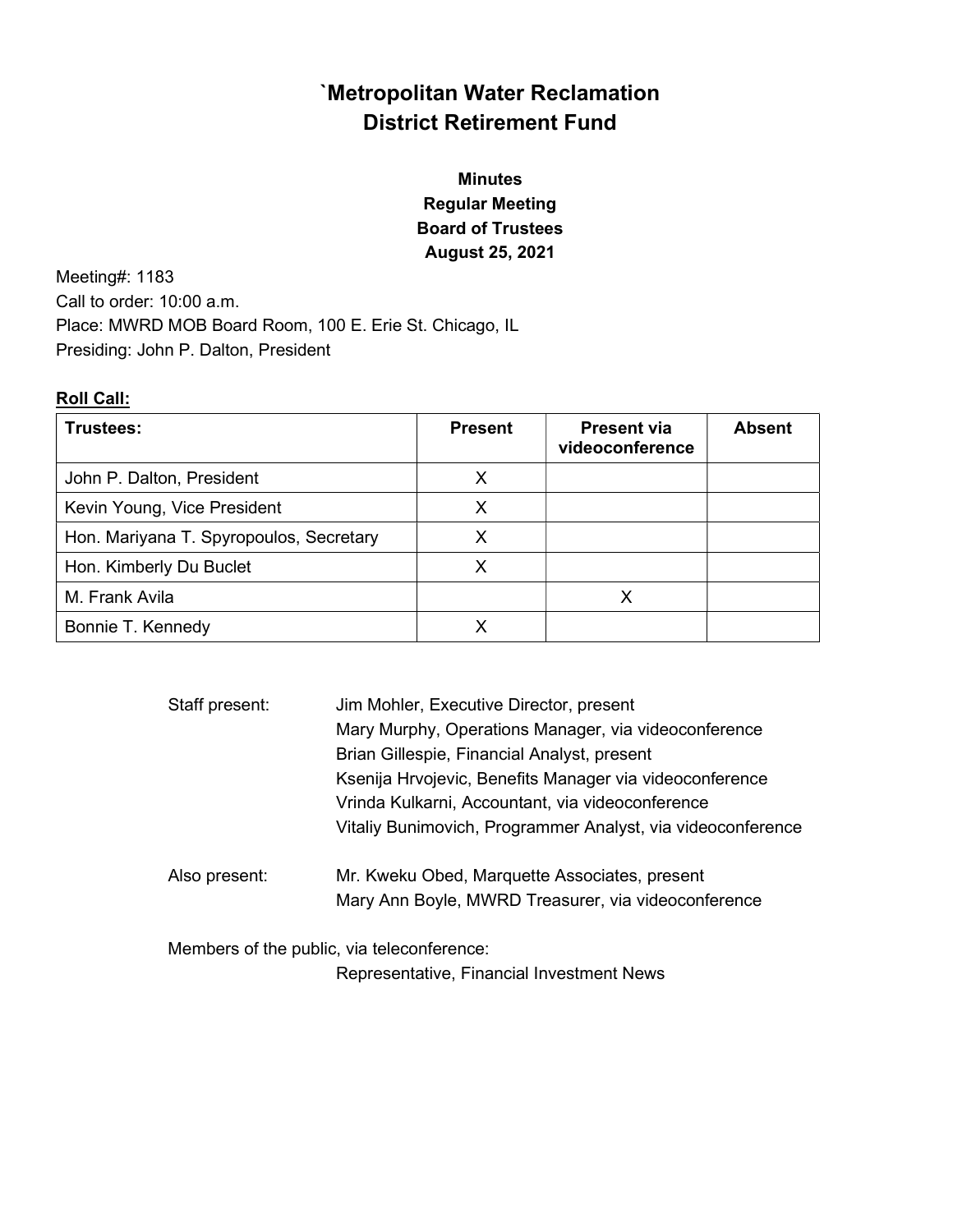# Roll Call

President Dalton conducted a roll call.

## Meeting attendance

To ensure that the minutes of the meeting are properly recorded, anyone attending the meeting via teleconference outside the Board members, Fund consultants, and pertinent Fund staff, were asked to identify themselves and affiliation, if any.

## Public Comment

President Dalton solicited public comments; there were none.

## Regular Business

#### Approval Regular Meeting Minutes – 7/28/21

Motion to approve by Commissioner Spyropoulos. Seconded by Vice President Young, unanimously approved by roll call vote.

## Approval of Meeting Agenda – 8/25/21

Motion to approve by Commissioner Spyropoulos. Seconded by Vice President Young, unanimously approved by roll call vote.

## Consent Agenda

## Administrative Expenses, 13 items, \$120,581.85

Motion to approve by Vice President Young. Seconded by Trustee Kennedy, unanimously approved by roll call vote.

## Investment Expenses, 14 items, \$1,008,716.48

Motion to approve by Commissioner Du Buclet. Seconded by Trustee Kennedy, unanimously approved by roll call vote.

## Employee Annuitants - 4 new retirees, \$20,091.47 total monthly

Motion to approve by Vice President Young. Seconded by Trustee Kennedy, unanimously approved by roll call vote.

Surviving Spouse & Child Annuitants – 3 new surviving spouse annuities, \$14,371.05 total monthly Motion to approve by Commissioner Spyropoulos. Seconded by Vice President Young, unanimously approved by roll call vote.

## Refunds - 4 refunds, \$38,640.40

Motion to approve by Commissioner Spyropoulos. Seconded by Trustee Kennedy, unanimously approved by roll call vote.

## Duty Disability, benefits for 4 persons, \$130.81

Motion to approve by Commissioner Spyropoulos. Seconded by Vice President Young, unanimously approved by roll call vote.

## Ordinary Disability, benefits for 11 persons, \$1,749.65

Motion to approve by Vice President Young. Seconded by Trustee Kennedy, unanimously approved by roll call vote.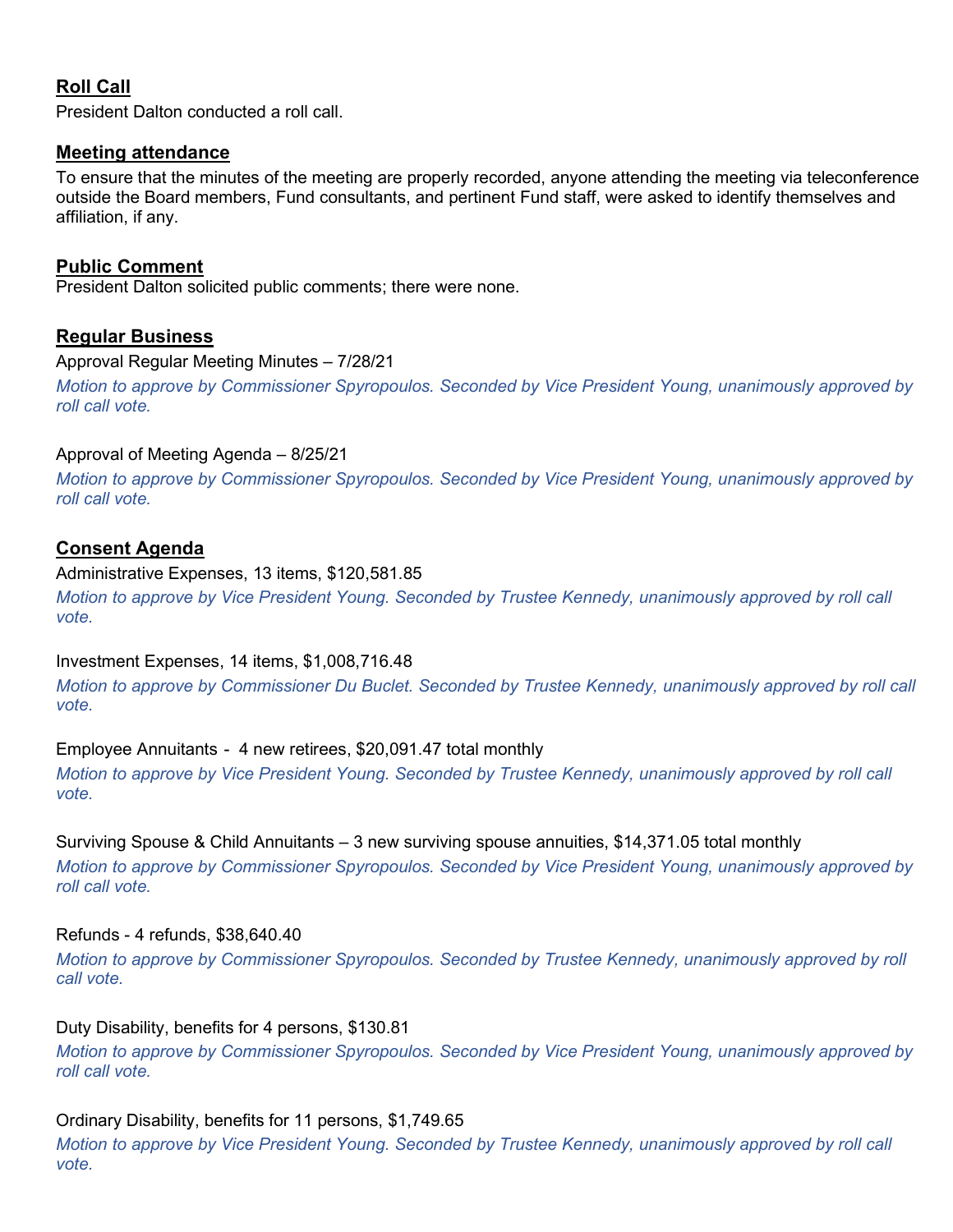## Administrative

## Cash Allocation

Mr. Mohler reported the following regarding necessary liquidity for upcoming disbursements.

## For projected September 2021 disbursements of \$17.0M

Mr. Mohler reported September 2021 disbursements are projected to be \$17M. The Board approved liquidation of \$15.2M from Wasatch Advisors (SCV) and Decatur Capital (LCG) to honor them at the July meeting.

## For projected October 2021 disbursements of \$16.7M

Mr. Mohler reported that October 2021 projected disbursements are \$16.7M. Fund staff projects \$15.5M of invested assets will need to be liquidated to honor them. Staff recommends needed liquidity from the following sources:

| <b>Investment Manager</b> | <b>Investment Mandate</b> | (\$M)   |
|---------------------------|---------------------------|---------|
| SSgA                      | S&P 500                   | \$15.5M |

Motion by Vice President Young to approve staff's recommendation for necessary liquidity. Seconded by Trustee Kennedy, unanimously approved by roll call vote.

## Staff Administrative Update

## 2021 Employee Trustee Election

Ms. Hrvojevic updated the Trustees on the upcoming Employee Trustee Election, to be held on October 19<sup>th</sup>. Notice of Election was emailed to 111 MWRD section heads, each District employee, and was posted on the Fund's website. Petitions for interested candidates will be available Tuesday, September 7th,

## Elected Trustee Vacancy\*

Mr. Mohler reported that Trustee Regan retired after over 30 years with the District, and 17 years of service to the Retirement Board. His retirement leaves a vacancy on the Board for his remaining term that expires on November  $30<sup>th</sup>$ , 2022. Staff requested direction to post the Notice of Trustee Vacancy tentatively by September 1<sup>st</sup> with a response deadline of September 15<sup>th</sup>.

Motion by Commissioner Spyropoulos to approve the posting of the Notice of Trustee Vacancy. Seconded by Trustee Kennedy, unanimously approved by roll call vote.

## MWRD Director & Treasurer Correspondence\*

Mr. Mohler reported that the correspondence was well received, and the District has responded showing their commitment to strengthening the financial position of the Fund over the long term. Staff requested direction from the Board, to work with Treasurer Boyle and Jason Franken (of Foster & Foster Actuaries) to prepare impact statements that will assist in understanding what are the best ways to reduce the unfunded liability going forward.

Motion by Vice President Young to direct staff to continue working with Treasurer Boyle and Mr. Franken to create impact statements. Seconded by Trustee Kennedy, unanimously approved by roll call vote.

## Pension Administration System - Project Update

Ms. Murphy reported that Minimum Qualifications submitted by three firms - Tegrit, LRS, and CBIZ - were submitted by July 27<sup>th</sup>. The submitted qualifications are currently being evaluated against the requirements. Interviews of references have progressed with interviews next week of staff from each of the bidders to be conducted by Ms. Murphy, Ms. Hrvojevic and Mr. Bunimovich.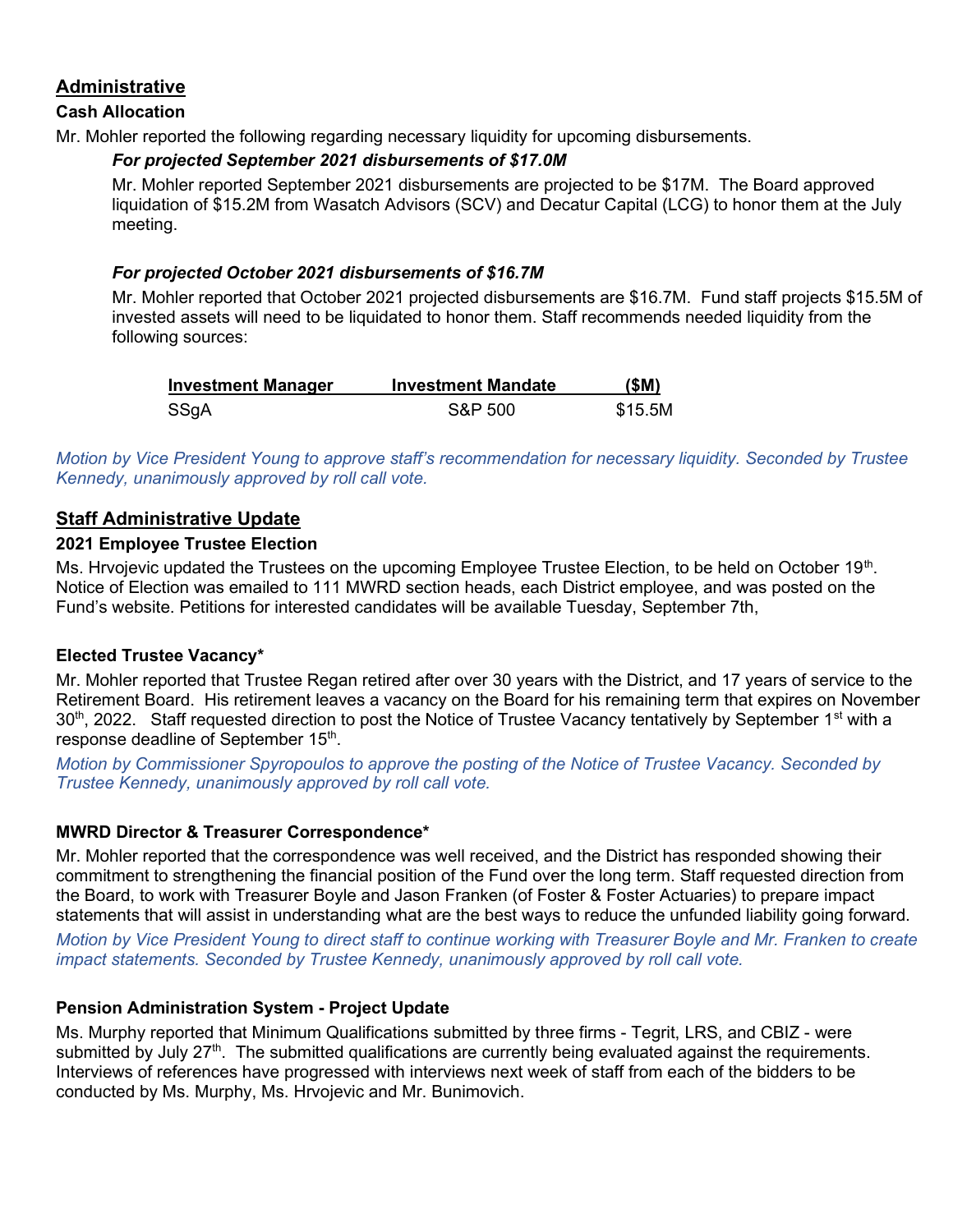# Staff Administrative Update, continued

## Request for RFP – Data Cleansing Services Update

Ms. Murphy reported the RFP questions were received from four vendors; responses to those inquires will be posted on the Fund website by August 30<sup>th</sup>. Final RFP responses have a due date of September 14<sup>th</sup> and staff hopes to have a recommendation to the Board at the September meeting.

## Signature Verification Project Update

Ms. Hrvojevic reported that 2,401 signature verification cards were mailed on July 27<sup>th</sup> and an email to alert those members was sent out along with an electronic version of the form. As of August 24th, 1,921 completed forms, or 77%, have been returned. All of the necessary updates related to those responses have been made to the PAS by staff.

Staff expects to send out a second mailing to those members that have not responded by the end of September.

## Revised Policies Consideration

Fiduciary Diversity Policy – Mr. Mohler reported that the existing policy was reviewed with legal counsel, streamlined and edited to be more closely in line with the requirements of the related statutes.

Motion to approve the revised Fiduciary Diversity Policy by Trustee Kennedy. Seconded by Vice President Young, unanimously approved by roll call vote.

#### Professional Services Diversity Goals

Mr. Mohler reported the existing policy for diversity in professional services, which includes legal services, insurance, accounting and information technology, has been reviewed and updated.

Motion to approve the revised Professional Services Diversity Goals by Vice President Young. Seconded by Trustee Kennedy, unanimously approved by roll call vote.

## Cyber Security Policy Update

Mr. Bunimovich gave a review of actions taken by the Fund towards greater cyber security since La Salle Consulting provided their report in April identifying existing infrastructure risks. Among the completed measures are; employee security training has been set up through an online portal provided by La Salle, Website restrictions have been set by MWRD IT staff, and the Fund has moved to Datto cloud-based backups. Ms. Murphy and Mr. Bunimovich are working on a formal suite of policies based on templates provided by La Salle, specifically written so (non-IT) staff can read, comprehend and comply more easily. The goal is to have draft policies for Board review at the September meeting.

#### Trustee Education Discussion / Opportunities

Mr. Gillespie reported on upcoming opportunities for Trustee Education. Conferences highlighted included a P&I virtual emerging markets conference, the in-person NCPERS conference in Scottsdale, AZ, and the IFEBP conference in Denver, CO. The IFEBP conference will be held in-person as well as virtually.

## Meeting attendance (reminder)

To ensure that the minutes of the meeting are properly recorded, anyone attending the meeting via teleconference outside the Board members, Fund consultants, and pertinent Fund staff, were asked to identify themselves and affiliation, if any.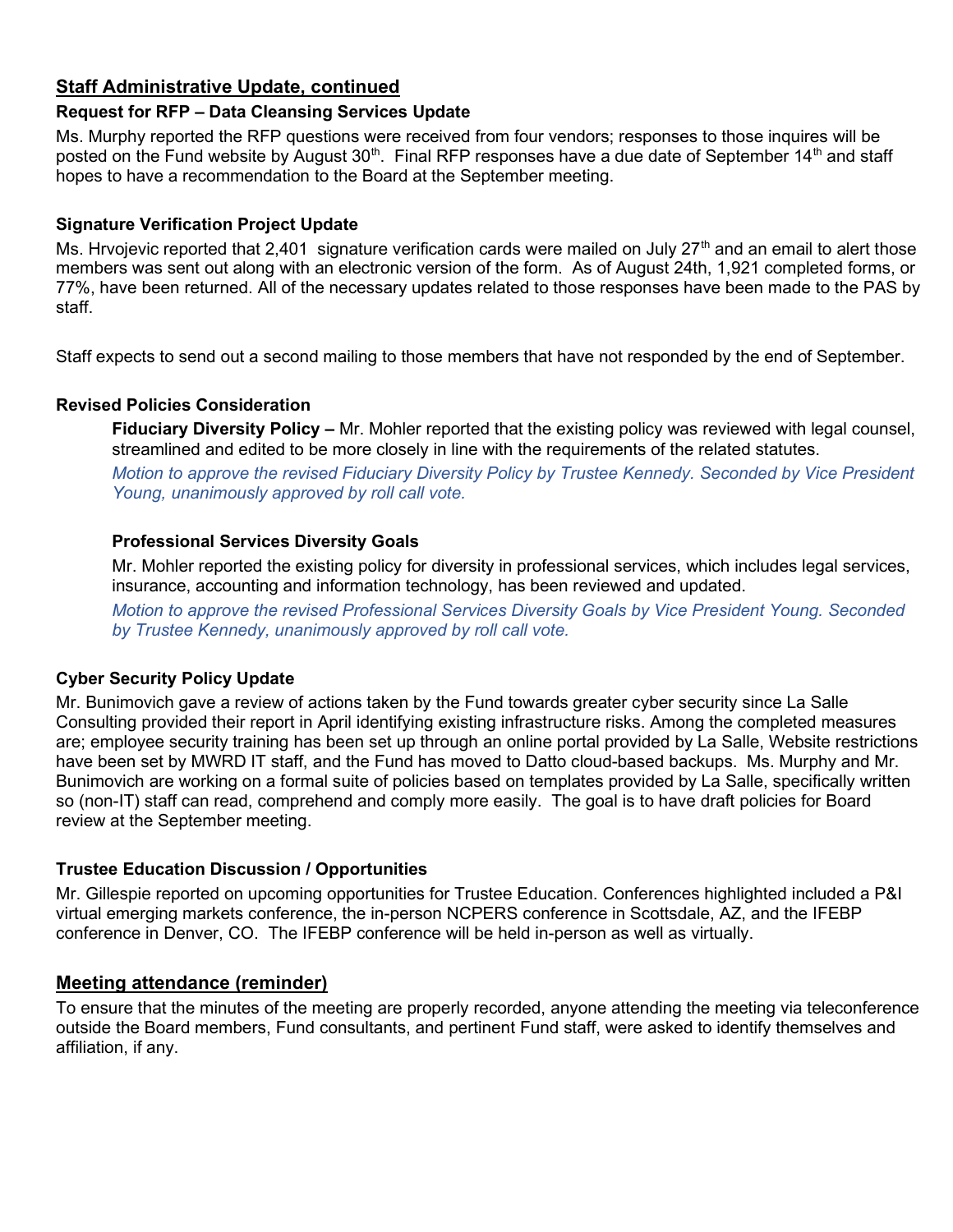## Legal & Legislative

## District Retiree Health Care Administration Support Transition – Update

Mr. Mohler gave a history of the communications between staff, the MWRD and the Fund's fiduciary legal counsel (Joseph Burns of JBOH). Mr. Burns has prepared a confidential attorney-client privileged Memorandum for Trustee review and will conduct individual Teams meetings with each Trustee before the next Board meeting where the Board can deliberate on this matter.

## Staff Investment Update(s)

#### Comments on Investment Expenses

Mr. Gillespie commented on the approximately \$1.0M in investment management fees for Q2 2021 that were approved for payment earlier in the meeting. He and Mr. Mohler noted that while assets have increased 21.9% from Q2 2019 levels, fees have declined 8.8%, commending the Board on their actions during the last two years.

#### Current vs. Target Asset Allocation

Mr. Gillespie presented to the Retirement Board the Fund's current asset allocation compared to the target allocation.

## MWDBE Utilization – Quarterly Report

Mr. Gillespie reported on the Q2 2021 MWDBE manager and broker utilization.

## MWRDRF Investment Policy Revisions Update

Mr. Gillespie reported the policy is being reviewed in detail to incorporate the new allocation to global low/vol, and as part of the general policy review that is currently underway. Staff expects to bring a draft revised policy to the Board at the September meeting.

## MWDBE Brokerage Utilization Policy Revision

Mr. Gillespie reported the policy has been reviewed in detail to incorporate the new allocation to global low/vol, he presented the draft revised policy.

Motion to approve the revised Brokerage Utilization Policy was made by Commissioner Spyropoulos. Seconded by Trustee Kennedy, unanimously approved by roll call vote.

## MWRDRF Professional Investment Services Policy Revisions Update

Mr. Gillespie reported the policy is being reviewed in detail as part of the general policy review that is currently underway. Staff expects to bring a draft revised policy to the Board at the next meeting.

## RFP International Equity - Developed Countries

Mr. Gillespie reported the RFP for Developed International Equity was posted on August  $4<sup>th</sup>$ , and RFP questions were submitted by the August 13<sup>th</sup> deadline. The deadline for interested firms to respond to the RFP is September  $10<sup>th</sup>$ .